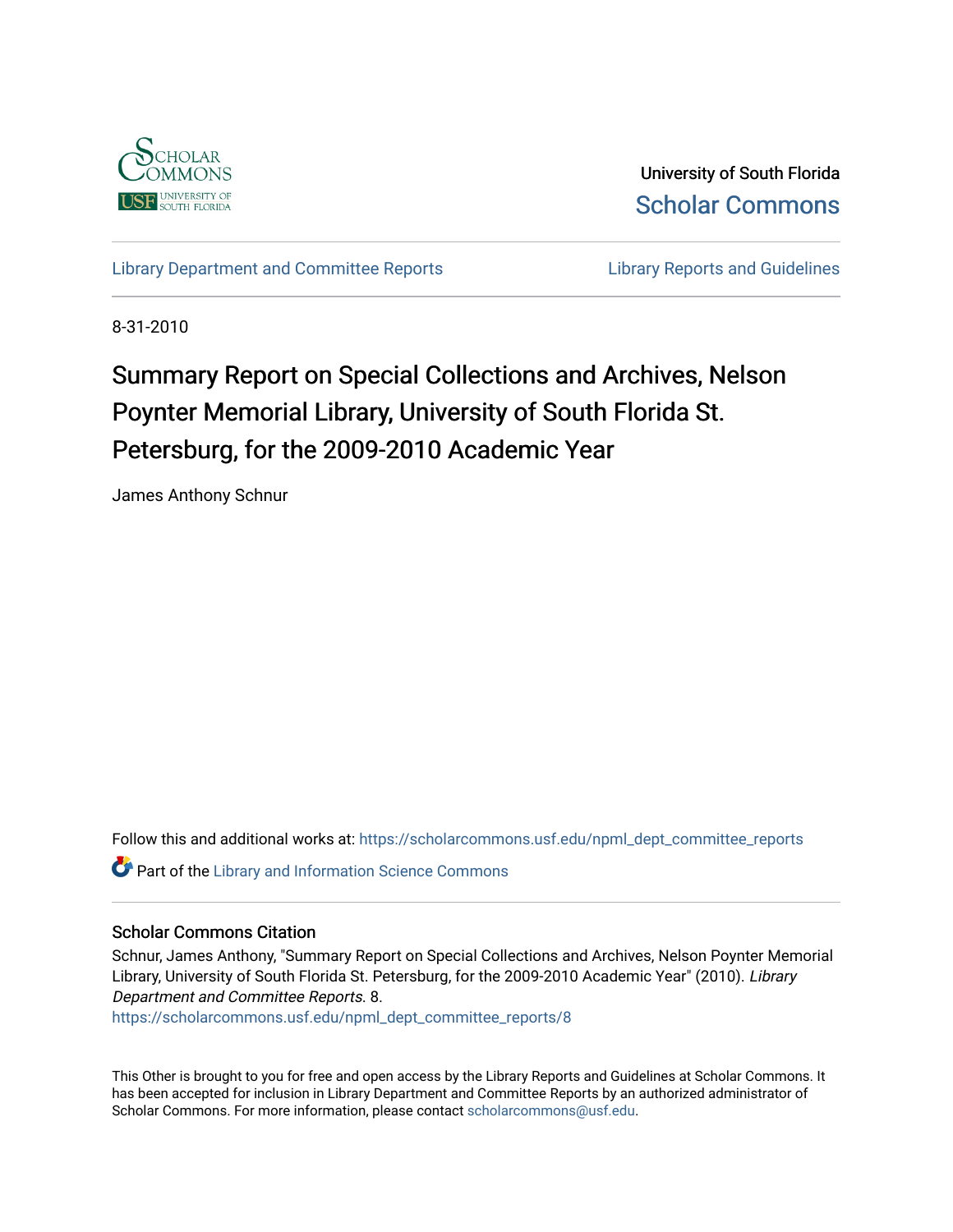Summary Report on Special Collections and Archives Nelson Poynter Memorial Library University of South Florida St. Petersburg for the 2009-2010 Academic Year



Submitted by Jim Schnur Associate University Librarian Special Collections and Archives

31 August 2010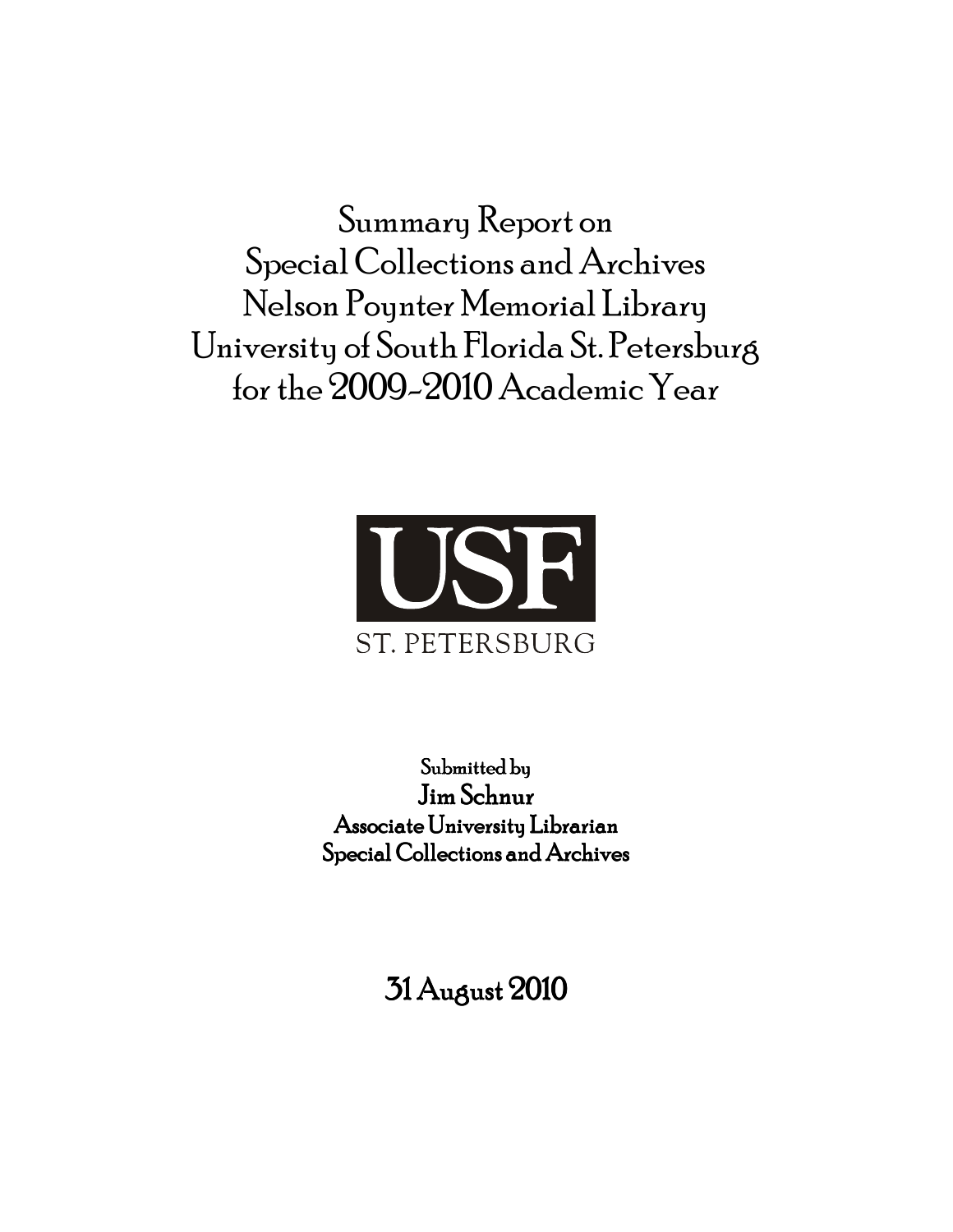# Table of Contents

| <b>Executive Summary</b>                                                                                                                      | $\overline{c}$  |
|-----------------------------------------------------------------------------------------------------------------------------------------------|-----------------|
| Relevance to Poynter Library's Strategic Plan                                                                                                 | $\overline{2}$  |
| <b>General Summary</b>                                                                                                                        | 3               |
| Reference, Research, and Instruction                                                                                                          | 4               |
| Research Requests Handled, Internal and External                                                                                              | 4               |
| <b>Affiliation of Patrons Requiring Assistance</b>                                                                                            | 4               |
| <b>Information Requested by Patrons</b>                                                                                                       | 6               |
| Sources Consulted by Staff and Patrons                                                                                                        | $\overline{7}$  |
| Loan and Photocopy Requests for Materials                                                                                                     | 7               |
| Office Hours for Research, Instruction, and Consultation                                                                                      | 8               |
| <b>Collection Parameters</b>                                                                                                                  | 9               |
| Catalogued Manuscript and Archival Collections                                                                                                | 9               |
| <b>Unprocessed Manuscript and Archival Collections</b>                                                                                        | 9               |
| Catalogued Books, Serials, and Monographs                                                                                                     | 9               |
| Uncatalogued Books, Serials, and Monographs                                                                                                   | 10              |
| Total of All Collections, Catalogued and Uncatalogued                                                                                         | 10              |
| <b>Total of All Collections for IPEDS Report</b>                                                                                              | 10 <sup>1</sup> |
| Acquisitions, Arrangement, and Description<br><b>Manuscript and Archival Collections Acquired</b><br><b>Finding Aids Completed or Revised</b> | 11              |
| Departmental Goals during 2010-2011 Academic Year                                                                                             | 12              |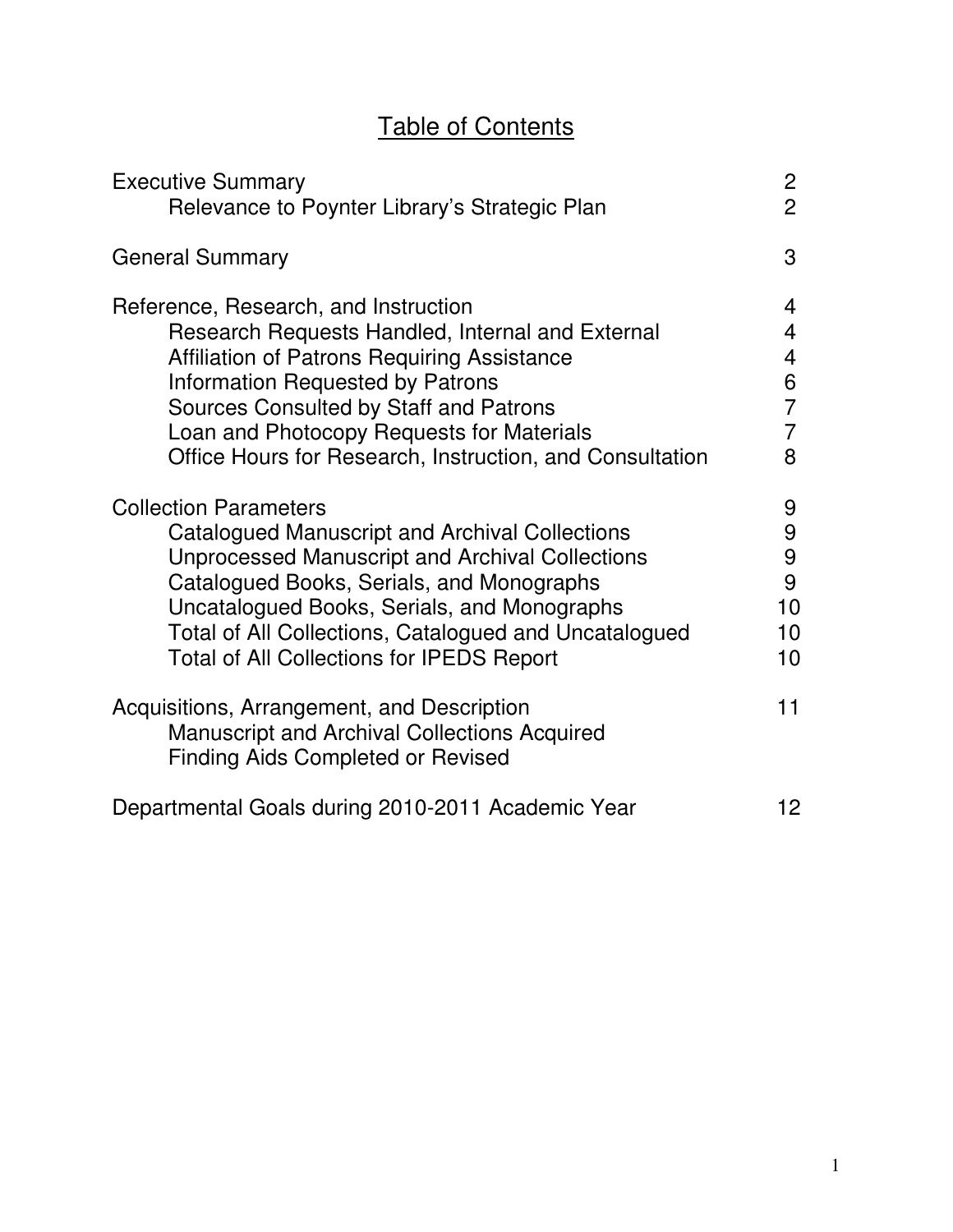## **Executive Summary**

Since its inception as the repository of Nelson Poynter's papers, the USF St. Petersburg library has obtained a variety of rare books, manuscript and audio/visual collections, and other primary source materials that form the core of our Special Collections and Archives (SCA) area. This report summarizes tasks, challenges, and accomplishments during the period from July 2009 through June 2010.

Although small in physical size compared to the overall library facility, the Special Collections and Archives area plays a large role in the Poynter Library's strategic plan:

| <b>LIBRARY ACTION PLAN</b>                                                                                                                               | <b>RELEVANCE TO</b><br><b>SPECIAL COLLECTIONS</b>                                                                                                                                                                                                                                                                              |
|----------------------------------------------------------------------------------------------------------------------------------------------------------|--------------------------------------------------------------------------------------------------------------------------------------------------------------------------------------------------------------------------------------------------------------------------------------------------------------------------------|
| Maintain Poynter Library's commitment to intellectual<br>freedom, international perspectives, and cultural<br>diversity in its collections and exhibits. | The special collections librarian regularly<br>develops library exhibits that showcase<br>collections, encourage intellectual inquiry, and<br>celebrate diversity. Collections reflect the<br>various voices of the community. A January<br>reception celebrated a notable collection of<br>works by Omali Yeshitela.          |
| Develop print, media and electronic collections to<br>support campus programs of distinction.                                                            | Manuscript and monographic collections<br>include excellent resources for the Florida<br>Studies and Journalism programs.                                                                                                                                                                                                      |
| Expand special collections in marine science,<br>journalism, and local history to provide enhanced<br>resources for student research in primary sources. | The special collections librarian acquires and<br>pursues for donation appropriate academic<br>resources.                                                                                                                                                                                                                      |
| Strengthen relationships with other Pinellas County<br>libraries and cultural institutions.                                                              | The special collections librarian serves as de<br>facto library liaison with other archives and<br>local history organizations in the Tampa Bay<br>area and maintains active memberships in<br>historical organizations. He has served as<br>President for the Pinellas County Historical<br>Society and remains on the board. |
| Increase community access to and awareness of<br>unique and valuable special collections.                                                                | Through lectures, bibliographic instruction<br>initiatives, public programs, courses taught,<br>and outreach to organizations, the special<br>collections librarian promotes knowledge of<br>and access to our collections.                                                                                                    |
| Pursue donations and grant opportunities to enhance<br>special collections and access to these collections.                                              | The special collections librarian reviews<br>donated materials and maintains ongoing<br>donor relations in an effort to build a premiere<br>research collection.                                                                                                                                                               |

 Respectfully submitted, James Anthony Schnur SCA Staff Member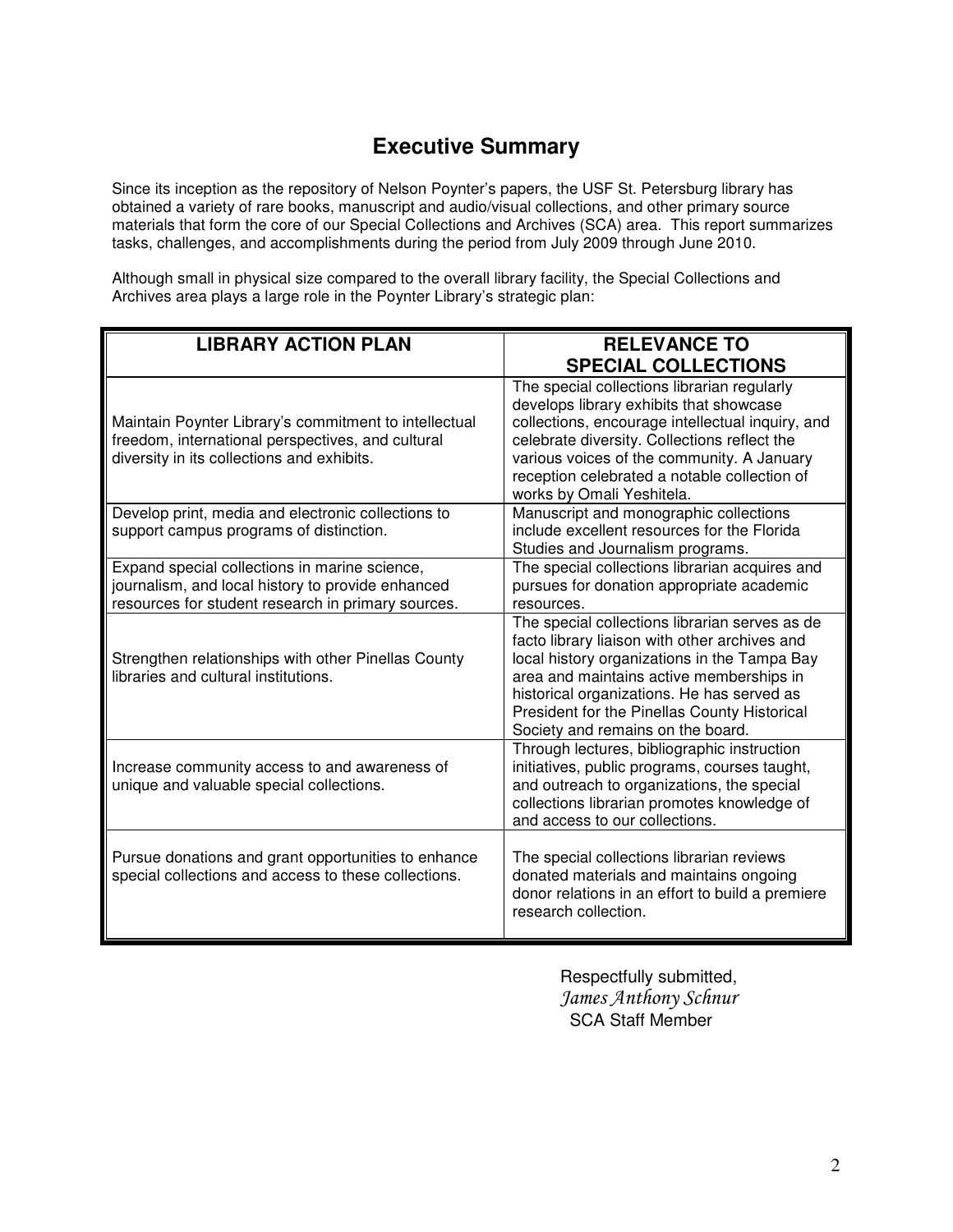## **General Summary**

Poynter Library's Special Collections and Archives celebrates another successful year of serving a variety of patrons and researchers. With over 175 distinct collections and subcollections, SCA offers a variety of scholarly and academic resources. SCA staff made it a high priority to continue reducing the backlog of unprocessed manuscript and archival collections and to develop scholarly tools to assist researchers. Marta Jones, a former fieldwork student and recent graduate of USF's School of Library and Information Science, provided assistance throughout the year in arranging and describing collections, creating finding aids, and assisting with patron requests. Sarah Haney participated in a fieldwork during the spring 2010 semester and designed a comprehensive inventory of the USF St. Petersburg audio/visual archives. With her guidance, we removed redundant materials from the collection and evaluated long-term preservation needs.

Staff offered two notable public events during the academic year. A well-attended reception on 21 January 2010 in the Campus Activities Center celebrated the acquisition of the Uhuru Collection of Omali Yeshitela. Three months later, on 21 April, a program commemorated Mark Twain's literary legacy on the centennial of his passing. Displays, public lectures in the community, and other service activities promoted Special Collections and Archives.

SCA staff continued to assist students and faculty with their projects. The librarian frequently offers extensive reference interviews and bibliographic instruction sessions to graduate students in the Florida Studies Program. Regular consultation and liaison activities with colleagues in History, Florida Studies, and other disciplines in the College of Arts and Sciences assure that materials added to SCA correspond to the immediate and long-term curricular needs of our University community.

Beginning with this annual report, research requests from members of the USF community also differentiate between those initiated by students, faculty, and staff at USF St. Petersburg and those that come from other entities within the USF System. As our institution moves forward as a separately accredited entity, staff must assure that we meet the research and service needs of our core constituency at USF St. Petersburg.

Community and outside researchers also benefited from Poynter Library's numerous research collections. SCA staff fielded inquiries from local and long-distance genealogists, as well as property owners and neighborhood associations seeking historic photographs of their communities. An author visited the reading room on multiple occasions as he completed a book about George Gandy and the Gandy Bridge. Staff assisted members of the St. Petersburg Yacht Club and the city's Waterfront Centennial Committee as they sought images for display and publication. In addition to the many local community patrons, staff also successfully responded to requests from an artist in Germany interested in Florida sources and a producer at the Canadian Broadcasting Corporation's French television service in Montreal seeking information about Nelson Poynter for a documentary. Staff fulfilled requests from Ph.D. students from as far away as the University of Nevada, Las Vegas, and (University of) Heidelberg Center for American Studies..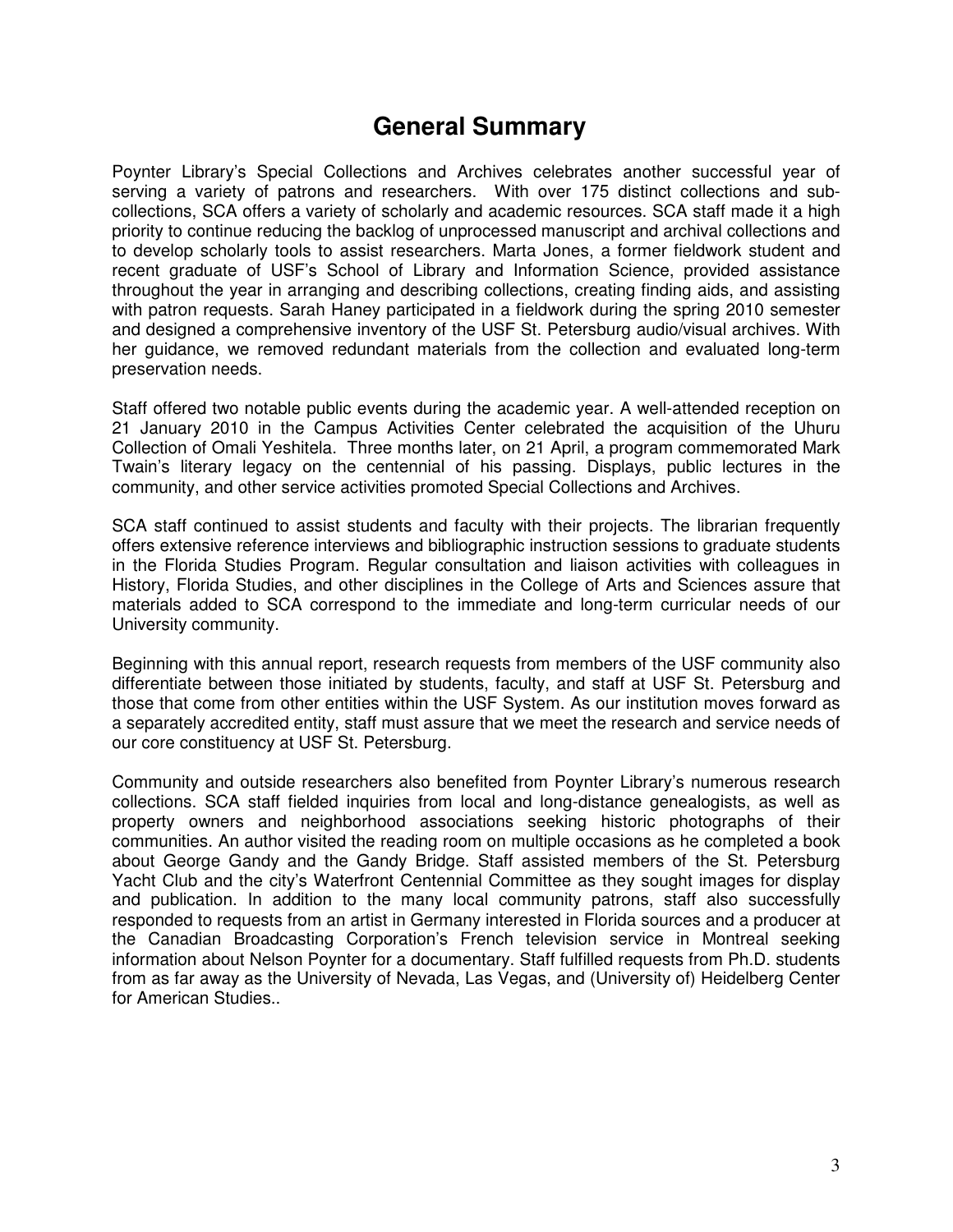## **Reference, Research, and Instruction**

During the 2009-2010 academic year, special collections staff directly responded to 445 requests for materials or research assistance. This represents a 10.1% increase in patron requests over the 404 from the previous academic year. Patrons visiting SCA in person to view specific monographs or serials they had learned about through the library catalogue represented ninety-five (21.35%) of these requests. The remaining 350 requests (78.65%) came from patrons who sought research assistance, reference interviews, or guidance with the collections that went beyond the retrieval of materials. Please note that general reference questions from the reference desk (which are included in Reference Desk statistics) or informational inquiries by patrons who came to SCA to ask general library questions (assistance with finding books on the third floor, location of restrooms, etc.) are not included in these statistics.

Requests came from patrons visiting the library, as well as from those who contacted staff from off-campus locations. For record-keeping purposes, SCA staff divided these research transactions into two categories. **Outside** requests were reference or research inquiries where all facets of the process involved written correspondence, telephone calls, or email messages without the patron actually visiting the library. Requests from **here** either originated from a USF office, department, or employee (including other USF campuses) or involved on-site visits to the SCA reading room. All ninety-five requests to view specific monographs or serials involved patrons who came directly to SCA. Of the 350 research and in-depth requests, 237 took place **here** and 113 were **outside** requests where the patron submitted a query and received information without visiting the campus or the library.

| Percentage of total transactions here: (332 of 445)<br>Percentage of total transactions <b>outside</b> : (113 of 445) | 2009-2010<br>74.6%<br>25.4% | 2008-2009<br>66.6%<br>$33.4\%$ | 2007-2008<br>72.1%<br>27.9% | 2006-2007<br>70.4%<br>29.6% | 2005-2006<br>73.9%<br>26.1% |
|-----------------------------------------------------------------------------------------------------------------------|-----------------------------|--------------------------------|-----------------------------|-----------------------------|-----------------------------|
| Percentage of total research requests here: (237 of 350)                                                              | 67.7%                       | 58.5%                          | 64.8%                       | 62.3%                       | 68.1%                       |
| Percentage of total research requests <b>outside</b> : (113 of 350)                                                   | 32.3%                       | 41.5%                          | $35.2\%$                    | $37.7\%$                    | 31.9%                       |

#### **Affiliation of Patrons Requiring Reference or Research Assistance:**

The institutional affiliation of patrons requiring access to collections or in-depth assistance appears on the next page. Please note that many of the 350 reference interviews required multiple telephone calls, emails, or other forms of communication as the researchers developed their topics or had additional questions about the same topic. For example, one of the requests involved an undergraduate interested in opposition to the football program at USF in the 1990s for a research paper. To fulfill that request, SCA staff had two separate meetings to discuss sources and sent the student eighteen articles by email. Another request by an outside researcher required staff assistance and consultations that encompassed nearly twenty hours over a one-month period. In some cases, the patrons required extensive assistance in using the collections. For example, graduate students in the Florida Studies program frequently met with SCA staff to formulate their research strategies, learn about appropriate collections here and elsewhere, and receive guidance in the form of an extended RAP (Research Assistance Program) session. These RAP sessions do not appear in the general Reference Desk statistics, though some of them involved meetings of more than one hour. When patrons possess multiple classifications (i.e., a Florida Studies student who works for the Florida Humanities Council), staff based the affiliation for each session on the primary use of the materials (i.e., if for a class, student status prevails over Humanities Council employment).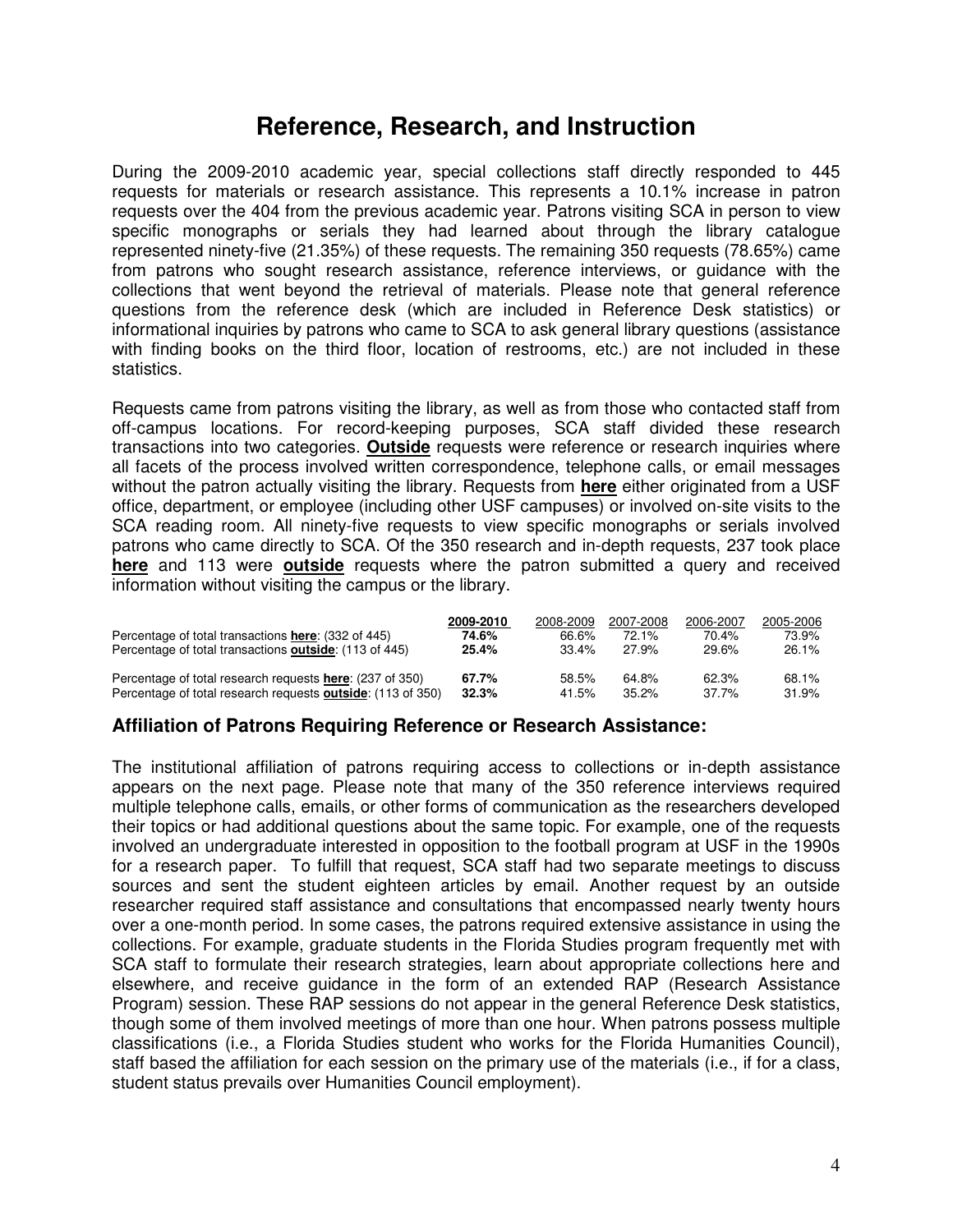|                                                                    | 2009-2010                | 2008-2009               | 2007-2008             | 2006-2007               | 2005-2006                 |
|--------------------------------------------------------------------|--------------------------|-------------------------|-----------------------|-------------------------|---------------------------|
|                                                                    |                          |                         |                       |                         |                           |
| USF System undergraduate students:                                 | 115 (32.9%)              | 30(9.2%)                | 47 (16.4%)            | 56 (21.8%)              | 24 (10.1%)                |
| <b>USFSP</b> undergraduates<br>a)                                  | 114 (32.6%)              |                         |                       |                         |                           |
| b) USF (non-SP) undergrads<br><b>USF System graduate students:</b> | $1(0.3\%)$<br>69 (19.7%) |                         |                       |                         |                           |
| USFSP grad students in History or Fla Studies:                     | 35 (10.0%)               | 99 (30.5%)              | 57 (19.9%)            | 37 (14.4%)              | 40 (16.8%)                |
| a)<br>USF graduate students in other disciplines:<br>b)            | 34 (9.7%)                | 48 (14.8%)<br>51(15.7%) | 49 (17.1%)<br>8(2.8%) | 32(12.5%)<br>$5(1.9\%)$ | 29 (12.2%)<br>11 $(4.6%)$ |
| b1) USFSP students (non-Fla Studies):                              | 7 of 34 (2.0% of total)  |                         |                       |                         |                           |
| b2) USF Tampa students (Library Science):                          | 23 of 34 (6.6% of total) |                         |                       |                         |                           |
| b3) Other USF System grad students:                                | 4 of 34 (1.1% of total)  |                         |                       |                         |                           |
| Patrick Riordan Fellow (visiting Ph.D., USF Tampa):                | 1(0.3%)                  | 0                       | 10(3.5%)              | 0                       | 0                         |
| Eckerd College students (residential or PEL):                      | 19 (5.4%)                | 22 (6.8%)               | 23 (8.0%)             | 11 (4.3%)               | 15 (6.3%)                 |
| Undergraduates from schools other than USF or Eckerd:              | 5(1.4%)                  | 5 (1.5%)                | 0                     | 1(0.4%)                 | 3(1.3%)                   |
| From SUS (incl. New College), and SPC:<br>a)                       | $3(0.9\%)$               |                         |                       |                         |                           |
| From non-public Florida and non-Florida:<br>b)                     | 2(0.6%)                  |                         |                       |                         |                           |
| Graduate students from schools other than USF:                     | 13 (3.7%)                | $3(0.9\%)$              | 7(2.4%)               | 10(3.8%)                | 10 (4.2%)                 |
| From State University System:<br>a)                                | 1(0.3%)                  |                         |                       |                         |                           |
| From non-public Florida and non-Florida:<br>b)                     | 4 (1.1%)                 |                         |                       |                         |                           |
| <b>SUBTOTAL: Students as researchers</b>                           | 222 (63.4%) 159 (48.9%)  |                         | 144 (50.2%)           | 115 (44.7%)             | 92 (38.7%)                |
| USFSP Faculty/staff in History or Florida Studies: 13 (3.7%)       |                          | 25 (7.7%)               | 31 (10.8%)            | 33 (12.9%)              | 27 (11.3%)                |
| Faculty/staff in Mar Science & Affiliates (i.e., USGS):            | 0                        | 8(2.5%)                 | 4 (1.4%)              | 3(1.2%)                 | 4 (1.7%)                  |
| USFSP Administration or Advancement staff:                         | 11 (3.1%)                | 16 (4.9%)               | 12 (4.2%)             | 4 (1.6%)                | 14 (5.9%)                 |
| Other USF System faculty or staff (incl. Tampa):                   | 14 (4.0%)                | $10(3.1\%)$             | 19 (6.6%)             | 10(3.8%)                | 21 (8.8%)                 |
| USFSP faculty (not listed above):<br>a)                            | 10(2.9%)                 |                         |                       |                         |                           |
| b) USF System Faculty from other campuses:                         | $4(1.1\%)$               |                         |                       |                         |                           |
| Other USF (includes Alumni and unclassified):                      | 5 (1.4%)                 | 6(1.8%)                 | 2(0.7%)               | 4 (1.6%)                | 10 (4.2%)                 |
| <b>Faculty or staff from Eckerd College:</b>                       | 4 (1.1%)                 | $3(0.9\%)$              | 2(0.7%)               | 3(1.2%)                 | 2(0.8%)                   |
| Faculty or staff from other academic institutions:                 | 6(1.7%)                  | 12 (3.7%)               | 18 (6.3%)             | 15 (5.8%)               | 15 (6.3%)                 |
| a) From State University System:                                   | 5(1.4%)                  |                         |                       |                         |                           |
| b) From non-public Florida and non-Florida:                        | 1(0.3%)                  |                         |                       |                         |                           |
| SUBTOTAL: Faculty/Staff as researchers 53 (15.1%)                  |                          | 80 (24.6%)              | 88 (30.7%)            | 72 (28.1%)              | $93(39.1\%)$              |
| <b>Florida Humanities Council (FHC):</b>                           | 0                        | $3(0.9\%)$              | 0                     | 11 (4.3%)               | 2(0.8%)                   |
| Society for Advancement of Poynter Library (SAPL): 2 (0.6%)        |                          | 1(0.3%)                 | 1(0.3%)               | 0                       | 2(0.8%)                   |
| <b>Poynter Institute of Media Studies:</b>                         | $1(0.3\%)$               | 1(0.3%)                 | 0                     | 3(1.2%)                 | 2(0.8%)                   |
| Heritage Village and Pinellas County Government): 8 (2.3%)         |                          | 18 (5.6%)               | $9(3.1\%)$            | 12 (4.7%)               | 24 (10.1%)                |
| Heritage Village<br>a)                                             | $5(1.4\%)$               |                         |                       |                         |                           |
| <b>Other Pinellas County Government</b><br>b)                      | $3(0.9\%)$               |                         |                       |                         |                           |
| Public Libraries/other government:                                 | 13 (3.7%)                | 15 (4.7%)               | 8(2.8%)               | 2(0.8%)                 | 5(2.1%)                   |
| <b>Public Libraries</b><br>a)                                      | 2(0.6%)                  |                         |                       |                         |                           |
| <b>State of Florida</b><br>b)                                      | 2(0.6%)                  |                         |                       |                         |                           |
| City of St. Petersburg<br>C)                                       | $5(1.4\%)$               |                         |                       |                         |                           |
| Other Government (includes non-Fla)<br>d)                          | $4(1.1\%)$               |                         |                       |                         |                           |
| Corporate and for-profit (includes newspaper reporters):           | $7(2.0\%)$               | 6(1.8%)                 | 4 (1.4%)              | 7(2.7%)                 | 3(1.3%)                   |
| <b>General Public and Unclassified:</b>                            | 44 (12.6%)               | 42 (12.9%)              | 33 (11.5%)            | 35 (13.5%)              | 15 (6.3%)                 |
| <b>SUBTOTAL: Affiliates or General Public</b>                      | 75 (21.4%)               | 86 (26.5%)              | 55 (19.1%)            | 70 (27.2%)              | 53(22.2%)                 |

#### **Discussion**

During the last two years, the librarian has expanded the number of bibliographic instruction sessions and individualized research appointments dedicated to undergraduate students. In addition, his adjunct activities as the instructor of a Florida history course brought him into greater contact with students at the undergraduate level. Over thirty-two percent of the research request inquiries came from undergraduate students enrolled in USF St. Petersburg classes, a substantial increase over previous years. Although the proportion of community researchers remained in line with previous years (between one-fifth and onefourth of all requests), the overall percentage of student requests increased substantially, with 63.4% of research sessions devoted to student inquiries.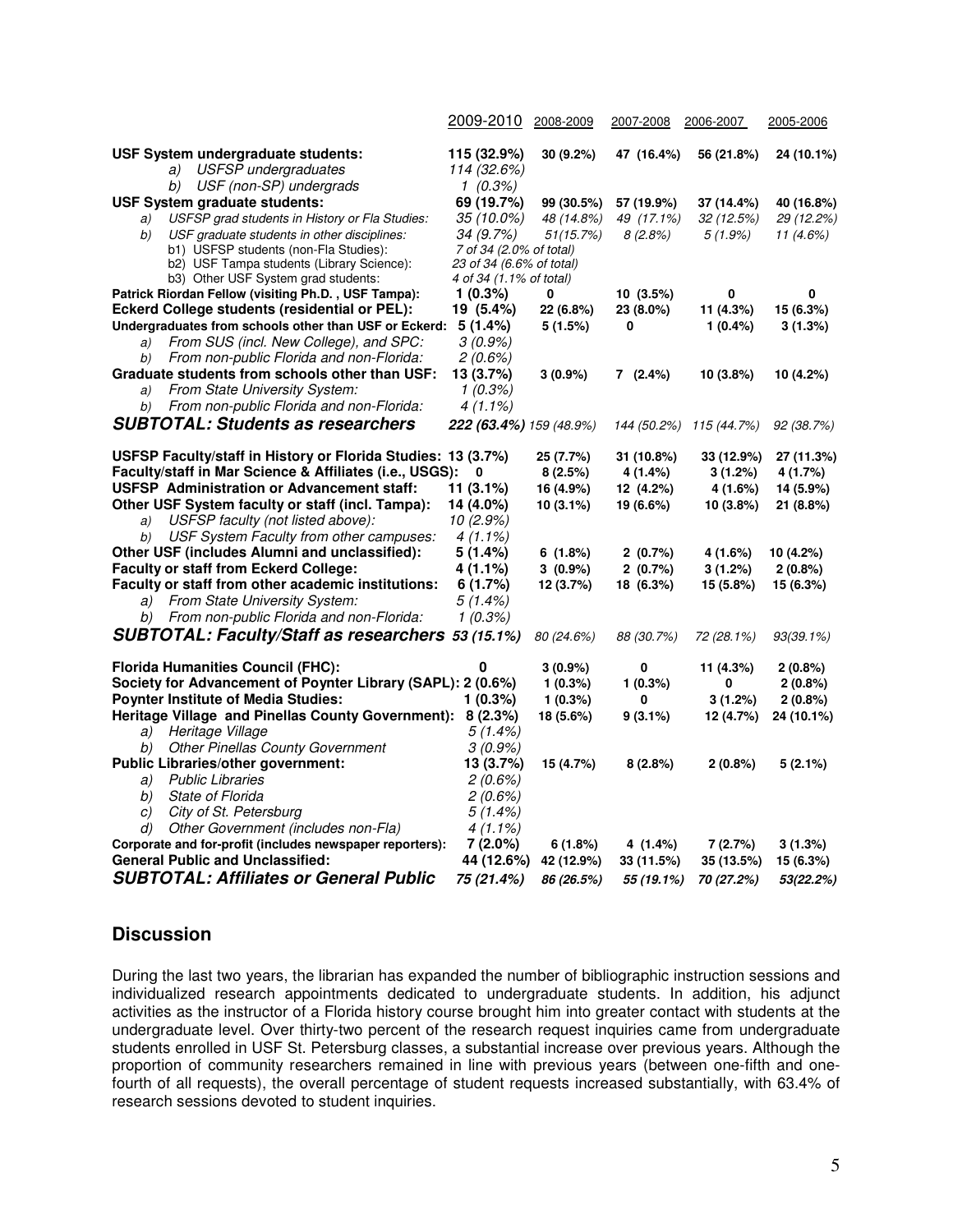The following breakdown of the 350 in-depth requests examines institutional affiliation:

|                                                                 | 2009-2010                      | 2008-2009   | 2007-2008   | 2006-2007   | 2005-2006   |
|-----------------------------------------------------------------|--------------------------------|-------------|-------------|-------------|-------------|
| USF System (students/faculty/staff):                            | 222 (63.4%) 186 (57.2%)        |             | 171 (59.6%) | 147 (57.2%) | 138 (57.9%) |
| USF affiliates (SAPL, FHC, Poynter Inst., USGS, etc.): 8 (2.3%) |                                | 12(3.7%)    | 2(0.7%)     | 14 (5.4%)   | $8(3.4\%)$  |
| Patrick Riordan Fellow (visiting Ph.D. spons by USF):           | $1(0.3\%)$                     | 0           | $10(3.5\%)$ | 0           | 0           |
| <b>Total USF-affiliated researchers</b>                         | 231 (66.0%) 198 (60.9%)        |             | 183 (63.8%) | 161 (62.6%) | 146 (61.3%) |
| <b>Total USFSP-affiliated researchers:</b>                      | 193 (55.1%)                    |             |             |             |             |
| Other academic researchers (Eckerd, UF, etc.):                  | 47 (13.4%)                     | 47(14.5%)   | 50 (17.4%)  | 40 (15.6%)  | 45 (18.9%)  |
| Government researchers, public museums:                         | $21(6.0\%)$                    | $30(9.2\%)$ | 17 (5.9%)   | 14 (5.5%)   | 29 (12.1%)  |
| Corporate, for-profit, and general public:                      | 51 (14.6%)                     | 50 (15.4%)  | 37 (12.9%)  | 42 (16.3%)  | 18 (7.6%)   |
| <b>Total non-affiliated researchers</b>                         | <b>119 (34.0%)</b> 127 (39.1%) |             | 104 (36.2%) | 96 (37.4%)  | 92 (38.7%)  |

#### **Discussion**

Similar to previous years, the majority of patrons using the collections (66%) had a direct affiliation with the University of South Florida System. Of these patrons, over fifty-five percent had a primary affiliation with USF St. Petersburg. Despite the large number of outside requests handled by Special Collections and Archives compared to other service areas of the Poynter Library, two-thirds of research requests directly served the USF community.

#### **Information Requested by Patrons**

The 350 research requests covered a variety of topics. In many cases, the patron sought materials in more than one of the following areas:

|                                                    | 2009-2010               | 2008-2009   | 2007-2008        | 2006-2007    | 2005-2006   |
|----------------------------------------------------|-------------------------|-------------|------------------|--------------|-------------|
| Biographical, genealogical, or census information: | 64 (18.2%)              | 88 (27.1%)  | $(17.4\%)$<br>50 | 47 (18.3%)   | 21(8.8%)    |
| Photographic or cartographic research:             | 42 (12.0%)              | 38 (11.7%)  | (11.6%)<br>33    | $31(12.1\%)$ | 38 (16.0%)  |
| Local and regional history/Floridiana topics:      | 236 (67.4%) 220 (67.7%) |             | 187 (65.2%)      | 181 (70.4%)  | 162 (68.1%) |
| Journalism and media studies:                      | 17 (4.9%)               | 28 (8.6%)   | $(8.2\%)$<br>23  | 14 (5.4%)    | 14 (5.9%)   |
| Institutional history from USFSP archives:         | $25(7.1\%)$             | 33 (10.2%)  | 22 (7.7%)        | 19 (7.4%)    | 29 (12.2%)  |
| U. S. Maritime Training Service base history:      | $1(0.3\%)$              | 7(2.2%)     | $6(2.1\%)$       | $2(0.8\%)$   | $8(3.4\%)$  |
| General history/historiography (non-Florida):      | $34(9.7\%)$             | $25(8.6\%)$ | 41 (14.3%)       | $23(8.9\%)$  | $7(2.9\%)$  |
| Other areas of the humanities (literature, etc.):  | $23(6.6\%)$             | 35 (10.8%)  | 31 (10.9%)       | 15 (5.8%)    | 12 (5.0%)   |
| Marine science and ichthyology:                    | 5(1.4%)                 | 5(1.5%)     | $4(1.4\%)$       | 9(3.5%)      | $8(3.4\%)$  |
| Researching and writing tools and processes:       | 14 (4.0%)               | $17(5.2\%)$ | 14 (4.9%)        | 12 (4.7%)    | 11 (4.6%)   |
| Professional consultation by colleagues:           | 58 (16.6%)              | 33 (10.2%)  | 21(7.3%)         | 19 (7.4%)    | 17 (7.1%)   |

As in previous years, the majority of research requests involved local and regional history research, or questions broadly covering the area of Florida Studies. The continued increase in biographical and genealogical information corresponds with specific research projects conducted by graduate students and faculty in Florida Studies.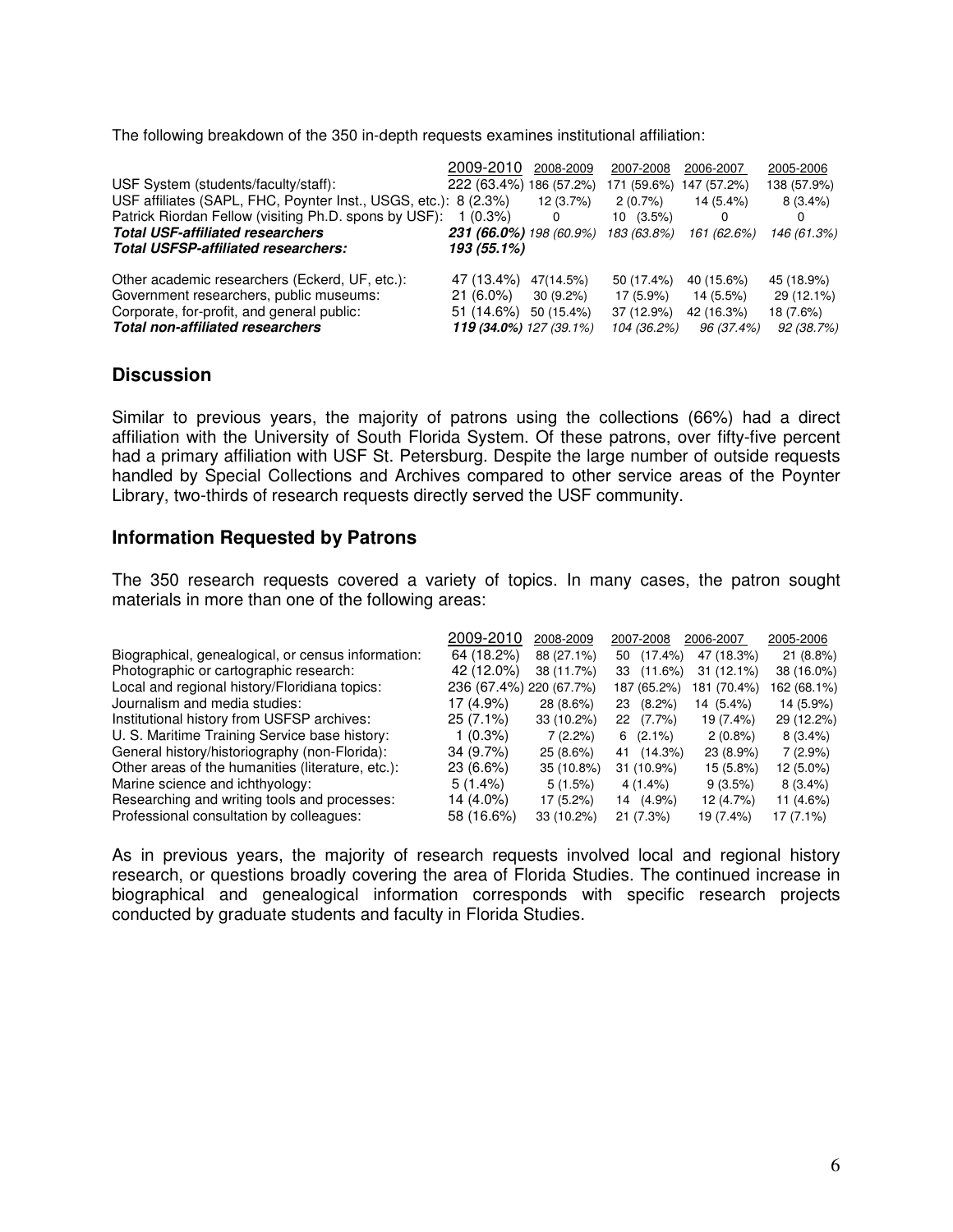#### **Sources Consulted by Special Collections and Archives Staff and Patrons**

To fulfill the 350 detailed requests, SCA staff and patrons consulted a variety of sources. Frequently, they examined materials in more than one area of the collection.

|                                                   | 2009-2010               | 2008-2009   | 2007-2008   | 2006-2007    | 2005-2006   |
|---------------------------------------------------|-------------------------|-------------|-------------|--------------|-------------|
| Books, serials, periodicals in SCA:               | 183 (52.2%) 151 (46.5%) |             | 138 (48.1%) | 148 (57.6%)  | 129 (54.2%) |
| Manuscript collections in SCA (incl. oral hty):   | 62 (17.7%)              | 73 (22.5%)  | 95 (33.1%)  | 72 (28.0%)   | 98 (41.2%)  |
| USF St. Petersburg archival collections in SCA:   | $33(9.4\%)$             | 41 (12.6%)  | 27 (9.4%)   | 23 (8.9%)    | 33 (13.9%)  |
| USF and SUS digital collections:                  | 204 (58.3%) 178 (54.8%) |             | 150 (52.3%) | 125 (49.4%)  | 104 (43.7%) |
| Referred patron to USF Tampa special collections: | 9(2.6%)                 | $11(3.4\%)$ | 20 (7.0%)   | $31(12.1\%)$ | 15(6.3%)    |
| Referred patron to St. Pete Museum of History:    | $3(0.9\%)$              | 7(2.2%)     | 16 (5.6%)   | 19 (7.4%)    | $13(5.5\%)$ |
| Referred patron to Heritage Village:              | $3(0.9\%)$              | 5(1.5%)     | 21(7.3%)    | 27 (10.5%)   | 21(8.8%)    |
| Referred patron elsewhere (i.e. State Archives):  | 13 (3.7%)               | 39 (12.0%)  | 45 (15.7%)  | 44 (17.1%)   | 15 (6.3%)   |

#### **Discussion**

USF and State University System (SUS) digital collections enumerated in the statistics above include databases available through the USF library (such as Lexis/Nexis Academic, JSTOR, and the historical New York Times) as well as general open-use internet resources and the Google news advanced archives search. For example, Publication of Archival, Library, and Museum Materials (http://palmm.fcla.edu) offers an excellent example of an open-use resource regularly examined when searching for Sanborn maps.

Referrals to other institutions occurred when SCA staff knew of or learned of sources at other repositories that would assist the researcher or complement our library's holdings. In many cases, researchers also used collections at USF St. Petersburg after learning of other items.

|                                         | IN<br><b>PERSON</b> | BY<br><b>PHONE</b> | BY<br><b>LETTER/EMAIL</b> | BY<br><b>OCLC</b> | <b>VIA</b><br><b>FAX</b> |
|-----------------------------------------|---------------------|--------------------|---------------------------|-------------------|--------------------------|
| Requests for Loans/                     |                     |                    |                           |                   |                          |
| <b>Photocopies</b>                      |                     |                    |                           |                   |                          |
| 2009-2010                               | 32                  |                    | 9                         | 15                | O                        |
| 2008-2009                               | 28                  | 2                  | 16                        | 17                | O                        |
| 2007-2008                               | 24                  |                    | 7                         | 18                | 0                        |
| 2006-2007                               | 20                  | 2                  | 8                         | 22                | 0                        |
| 2005-2006                               | 18                  | 3                  | 15                        | 6                 | 0                        |
| 2004-2005                               | 22                  | 0                  | 8                         | 12                |                          |
|                                         | 21                  | 0                  |                           |                   | O<br>2                   |
| 2003-2004                               |                     |                    | 4                         | 9                 |                          |
| 2002-2003                               | 17                  | $\Omega$           | 3                         | 7                 |                          |
|                                         |                     |                    |                           |                   |                          |
| <b>Loans/Photocopies</b>                |                     |                    |                           |                   |                          |
| <b>Provided in Response to Requests</b> |                     |                    |                           |                   |                          |
| 2009-2010                               | 29                  |                    | 6                         | $\mathbf{2}$      | 0                        |
| 2008-2009                               | 23                  | 2                  | 11                        | 12                | 0                        |
| 2007-2008                               | 19                  |                    | 6                         | 4                 | 0                        |
| 2006-2007                               | 17                  |                    | 3                         | $\overline{2}$    | 0                        |
| 2005-2006                               | 14                  | 3                  | 13                        | 3                 | 0                        |
| 2004-2005                               | 18                  | Ω                  | 2                         | 7                 | 0                        |
| 2003-2004                               | 16                  |                    |                           |                   |                          |
| 2002-2003                               | 15                  | Ω                  |                           | 4                 | 0                        |

#### **Loan and Photocopy Requests for Materials from Special Collections and Archives**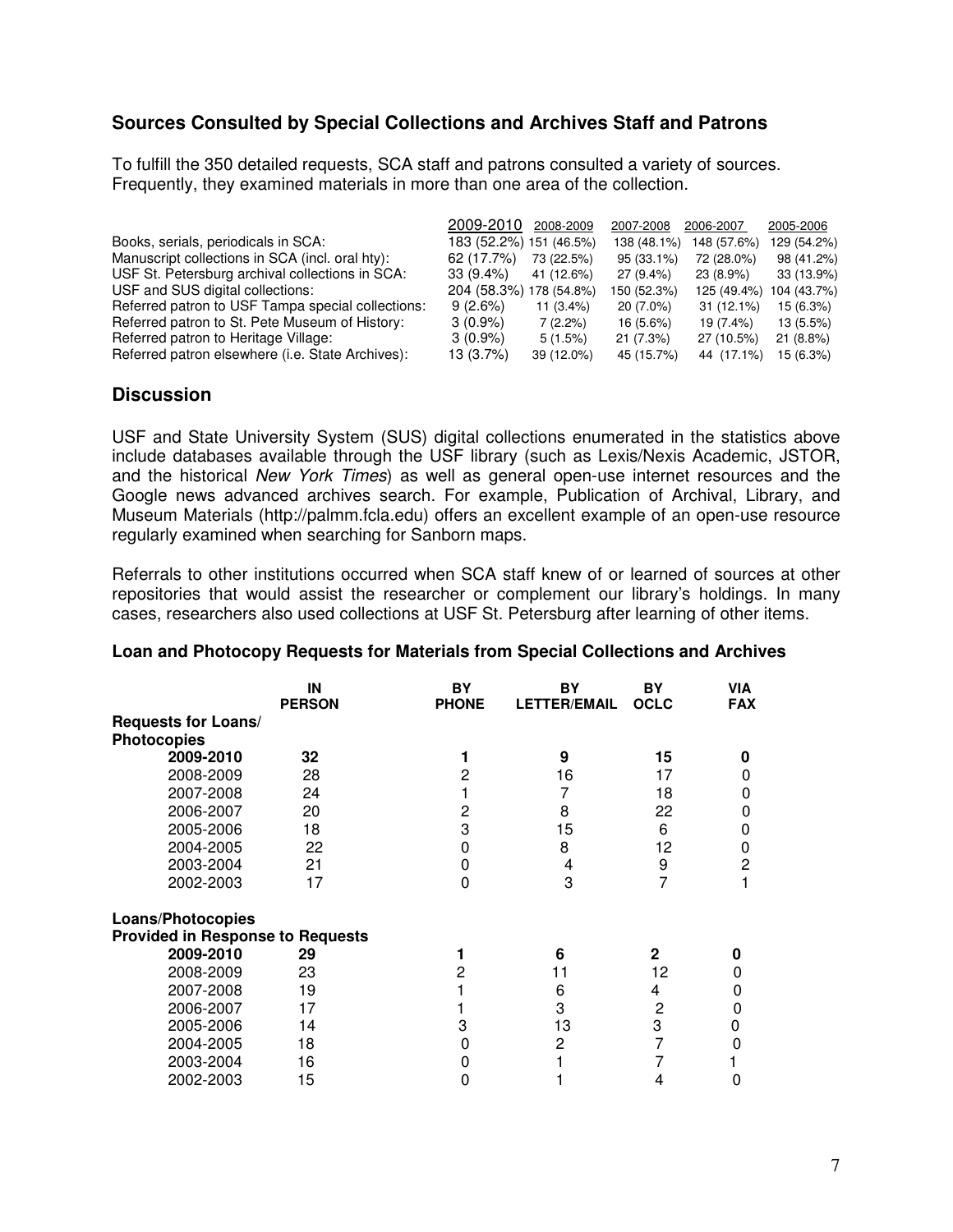#### **Discussion**

On occasion, SCA staff provides photocopies, scanned images, or brief loans of materials for use outside of the reading room. Items scanned or photocopied by staff must either fall within the public domain or adhere to established copyright provisions. In all cases when original items leave the building, SCA staff requires the borrowing library to limit access to in-house use only. Some in-person requests include donors who wish to borrow items from their donations for offsite use in accordance with their deed of gift, such as Norman Jones Jr. borrowing tape recorded interviews of his father. With a majority of non-manuscript materials now appearing in the library catalogue, the special collections librarian responds to a growing number of requests received through OCLC. In most cases, article photocopies are provided if permissible and possible.

#### **Office Hours for Research, Instruction, and Consultation**

SCA staff offer flexible hours (generally on a Tuesday through Saturday schedule, late morning through early evening) to accommodate researchers. Patrons are strongly encouraged to make appointments prior to visiting the reading room. Generally, the reading room has offered approximately 10-12 hours of open access per week during fall and spring semesters, and 7-8 hours per week during the summer terms.

Individualized appointments have allowed the librarian to offer detailed bibliographic research assistance. As Florida Studies graduate students develop their thesis topics, they frequently meet with SCA staff to discuss primary and second source materials at USF and elsewhere that will assist them in completing their studies. Also, outside researchers often consult with SCA staff to learn about materials in collections before their visit.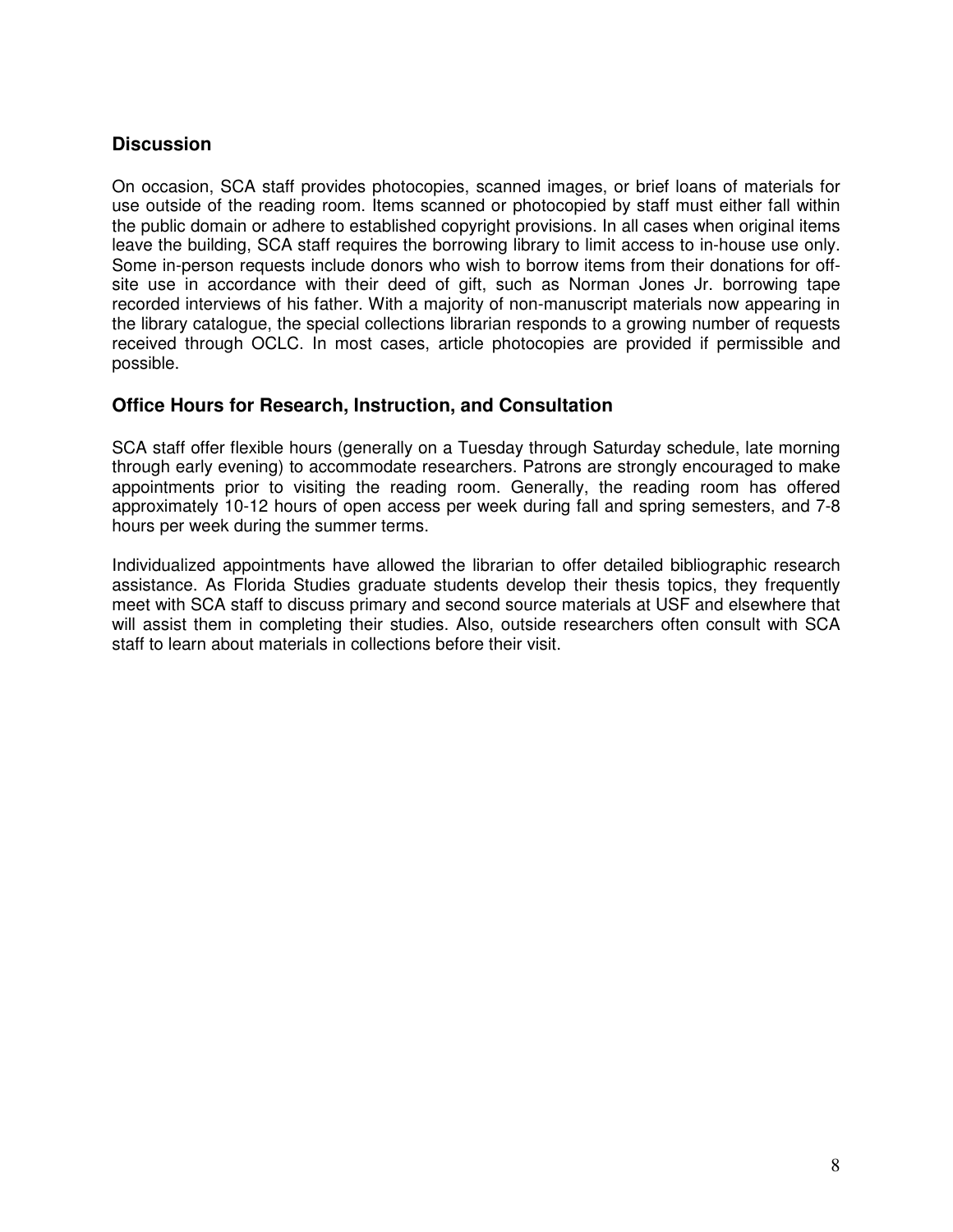## **Collection Parameters**

This section of the report outlines the scope, contents, and extent of materials located in Special Collections and Archives.

#### **All values are estimates in linear feet**

#### **Catalogued Manuscript/Archival Collections**

This category includes all manuscript, audio/visual, and USF St. Petersburg archival collections available for use, even if a full and complete finding aid does not exist. The count also includes uncatalogued manuscripts/serials in the Briggs Collection acquired with public funds. Florida Public Records Law mandates access to many documents created by USF St. Petersburg even if not fully arranged and described.

#### **2009-2010 value (as of 1 July 2010): 478.96 linear feet**

| 2008-2009      | 2007-2008      | 2006-2007      | 2005-2006      | 2004-2005      | 2003-2004     | 2002-2003    |
|----------------|----------------|----------------|----------------|----------------|---------------|--------------|
| 456.48 ln. ft. | 435.43 ln. ft. | 366.69 ln. ft. | 354.98 ln. ft. | 293.98 ln. ft. | 270.3 ln. ft. | 258.4 In.ft. |

Manuscript and archival collections combined grew by 4.9% since 1 July 2009 and by 10.0% during the last two years. Available collections have grown by 85.4% since 2002-2003. The majority of the manuscript collections document Local and Regional history.

#### **Unprocessed Manuscript/Archival Collections**

This category includes materials unavailable for researchers at this time because they require additional arrangement, description, and conservation. In most cases, collections shrink in size after processing due to items consolidated and discarded (e.g., duplicate copies, removal of ephemera not considered historically valuable).

#### **2009-2010 value (as of 1 July 2010): 58.60 linear feet**

| 2008-2009     | 2007-2008     | 2006-2007     | <i><b>2005-2006</b></i> | <i><b>2004-2005</b></i> | 2003-2004    | <i><b>2002-2003</b></i> |
|---------------|---------------|---------------|-------------------------|-------------------------|--------------|-------------------------|
| 64.90 ln. ft. | 66.60 ln. ft. | 42.72 ln. ft. | 46.52 ln. ft.           | 113.37 In.ft.           | 80.2 ln. ft. | 49.5 ln. ft.            |

The overall extent of unprocessed materials declined by 9.7% in 2009-2010 from the previous year despite new accessions, including the Papers of David Carr. The space occupied by unprocessed materials will decline through arrangement, description, and weeding of duplicative archival materials.

#### **Catalogued Books, Serials, and Monographs**

These items appear in the library's public access catalogue and almost always have full bibliographic records. Items are arranged by call number. Monographic collections donated or acquired from a specific person or organization are shelved by call number separately within the provenance of the donor (John C. Briggs Monographs, Suzanne Davis Hardee Collection, etc.).

#### **2009-2010 value (as of 1 July 2010): 444.90 linear feet**

| 2008-2009      | <i><b>2007-2008</b></i> | <i><b>2006-2007</b></i> | <i><b>2005-2006</b></i> | 2004-2005                                       | <i><b>2003-2004</b></i> | <i><b>2002-2003</b></i> |
|----------------|-------------------------|-------------------------|-------------------------|-------------------------------------------------|-------------------------|-------------------------|
| 422.18 ln. ft. | 416.93 In. ft.          | 374.78 ln. ft.          | 358.05 ln. ft.          | 344.08 ln. ft.     335.38 ln.ft. 316.25 ln. ft. |                         |                         |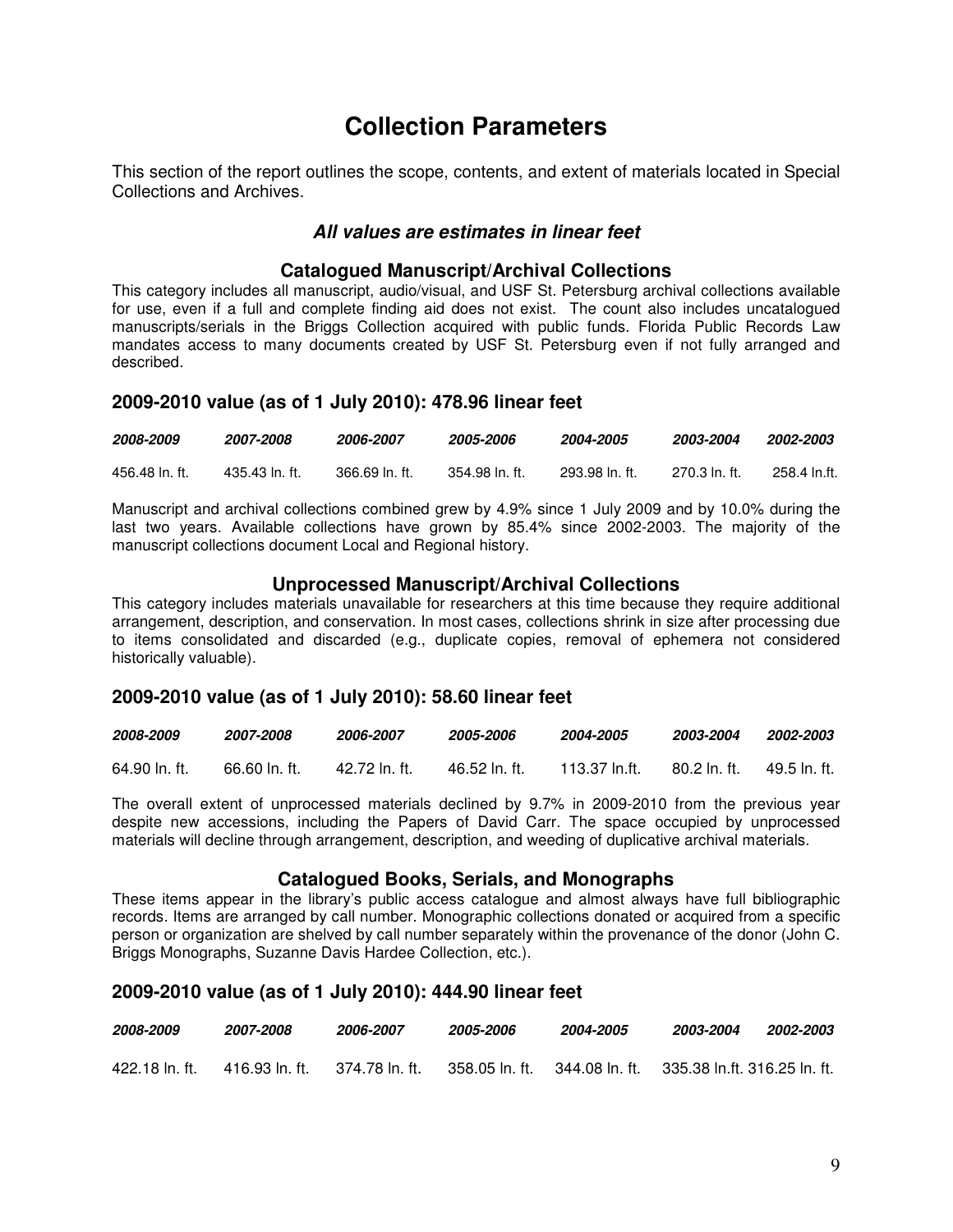Catalogued monographs and serials grew by 5.4% over the previous year and by 40.7% since 2003. Due to budgetary constraints, the only materials purchased were faculty publications. Other volumes added through donation fell within the areas of local and regional history and Florida Studies. All acquisitions now follow the SCA Collection Development and Management Policy instituted in December 2005.

#### **Uncatalogued Books, Serials, and Monographs**

Materials in this category include donations and other books currently located in the Special Collections and Archives that may be added to the collection. However, some items, held as donations, may be placed in the general collection or discarded.

#### **2009-2010 value (as of 1 July 2010): 27.00 linear feet**

| 2008-2009     | <i><b>2007-2008</b></i> | 2006-2007     | <i><b>2005-2006</b></i> | 2004-2005      | 2003-2004                   | 2002-2003 |
|---------------|-------------------------|---------------|-------------------------|----------------|-----------------------------|-----------|
| 28.40 ln. ft. | 26.80 ln.ft.            | 36.00 ln. ft. | 43.70 ln. ft.           | -33.05 In. ft. | 30.75 ln.ft.  12.25 ln. ft. |           |

Since the summer of 2007, SCA has reduced the backlog of books requiring additional processing by twenty-five percent. This reduction occurred even as staff brought in provisional donations of magazines and books throughout the year.

#### **Total of All Collections, Catalogued and Uncatalogued**

This category includes all print, audio/visual, and other collections by size, but in some cases "double counts" collections that fall into two categories. For example, the Kennedy Assassination Newspapers, Nixon Resignation Newspapers, and similar archival collections count both as manuscript collections and as serials.

#### **2009-2010 value (as of 1 July 2010): 1009.46 linear feet\***

\* Of this total: Catalogued items:914.36 ln. ft.; uncatalogued items (some of which will be discarded): 95.10 ln.ft.

| 2008-2009        | 2007-2008      | 2006-2007      | <i><b>2005-2006</b></i> | 2004-2005      | 2003-2004                    | 2002-2003 |
|------------------|----------------|----------------|-------------------------|----------------|------------------------------|-----------|
| 971.96 ln. ft.** | 945.76 ln. ft. | 820.19 ln. ft. | $803.25$ In. ft.        | 784.48 In. ft. | 716.63 ln. ft. 636.4 ln. ft. |           |

\*\* Of this total: Catalogued items: 878.66 ln. ft.; uncatalogued items (some of which will be discarded): 93.30 ln. ft.

#### **Total of All Collections for IPEDS Report**

Summary of all processed and accessible collections estimated by linear feet for statistical reporting purposes (Catalogued manuscripts + Catalogued archival collections + Catalogued books/serials/monographs, less "Double counts" where books/serials/monographs reside in manuscript collections)

#### **2009-2010 value (as of 1 July 2010): 795.25 linear feet**

| 2008-2009 | 2007-2008                   | 2006-2007      | 2005-2006       | 2004-2005        | <i><b>2003-2004</b></i><br>2002-2003 |
|-----------|-----------------------------|----------------|-----------------|------------------|--------------------------------------|
|           | 728.67 In.ft 703.92 In. ft. | 575.19 ln. ft. | .558.25 ln. ft. | . 502.36 ln. ft. | 464.51 ln.ft. 355.25 ln. ft.         |

Total of collections presently available to researchers (catalogued books, serials, monographs, manuscript, and archival collections) increased by 9.1% during the past year.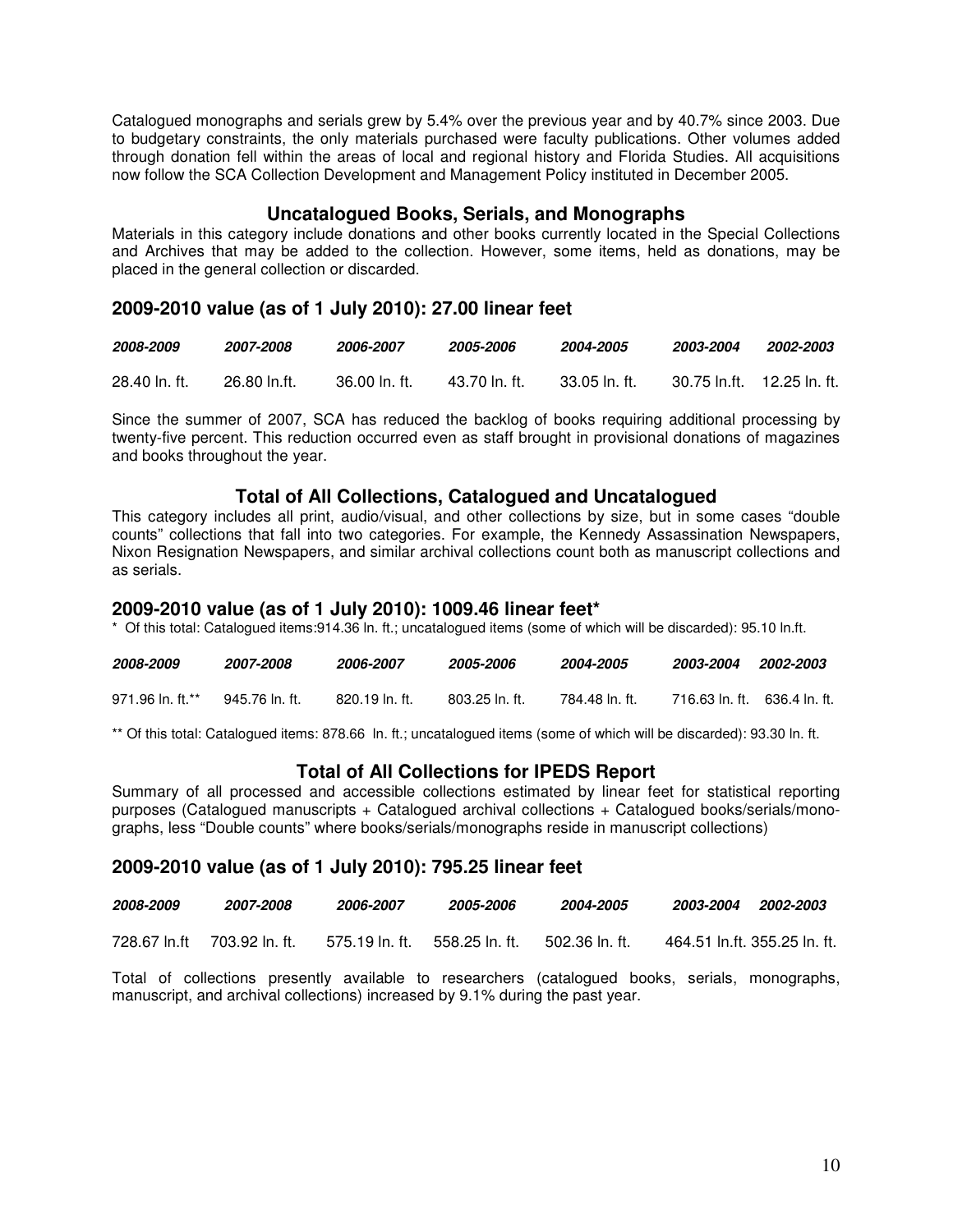## **Acquisitions, Arrangement, and Description**

### **Manuscript and Archival Collections Acquired**

Fla Humanities Council Grant Resch Mats. (3d acc)<br>Odette W. Patterson Papers Odette W. Patterson Papers **Acquired December 2009; processed by May 2011.**<br>Papers of Nelson Poynter (2<sup>nd</sup> Accession) **Received from family June 2010; in process**. Papers of Nelson Poynter (2<sup>nd</sup> Accession) Received from family June 2010; in process.<br>Ada Rees's Fla. Federation of Woman's Clubs File Acquired May 2010; processing nearly comp St. Petersburg Daily News (1 bound volume)

#### **Name** Status and Extent of Acquisition

Papers of David R. Carr **Acquired December 2009; processing nearly complete.**<br>
Florida History Research Collection **Actuary New accessions received during the year**. New accessions received during the year.<br>Received June 2010; fully available to researchers Acquired May 2010; processing nearly complete.<br>Fully available to researchers.

In addition, SCA staff processed ongoing additions to local history collections, vertical files, and the USF St. Petersburg archives.

### **Finding Aids Completed or Revised**

Ray Brubaker Evangelical Book Collection<br>
Papers of David R. Carr<br>
Papers of David R. Carr Papers of David R. Carr **Provisional finding aid**<br>
N. Eliason "City in Transition" Collection **Provisional State of August** MARC record in ALEPH N. Eliason "City in Transition" Collection Manuel Collection MARC record in ALI<br>
Jordan Park Collection Material Collection Collection Manuel Collection Collection Jordan Park Collection Odette W. Patterson Papers **Finding aid created** Finding aid created Jean Chance Research File on Henrietta Poynter<br>
Papers of Nelson Poynter<br>
Papers of Nelson Poynter Papers of Nelson Poynter Twentieth Century Sheet Music Collection Finding aid created Uhuru Collection of Omali Yeshitela MARC records in ALEPH

#### **Name** Status **Name**